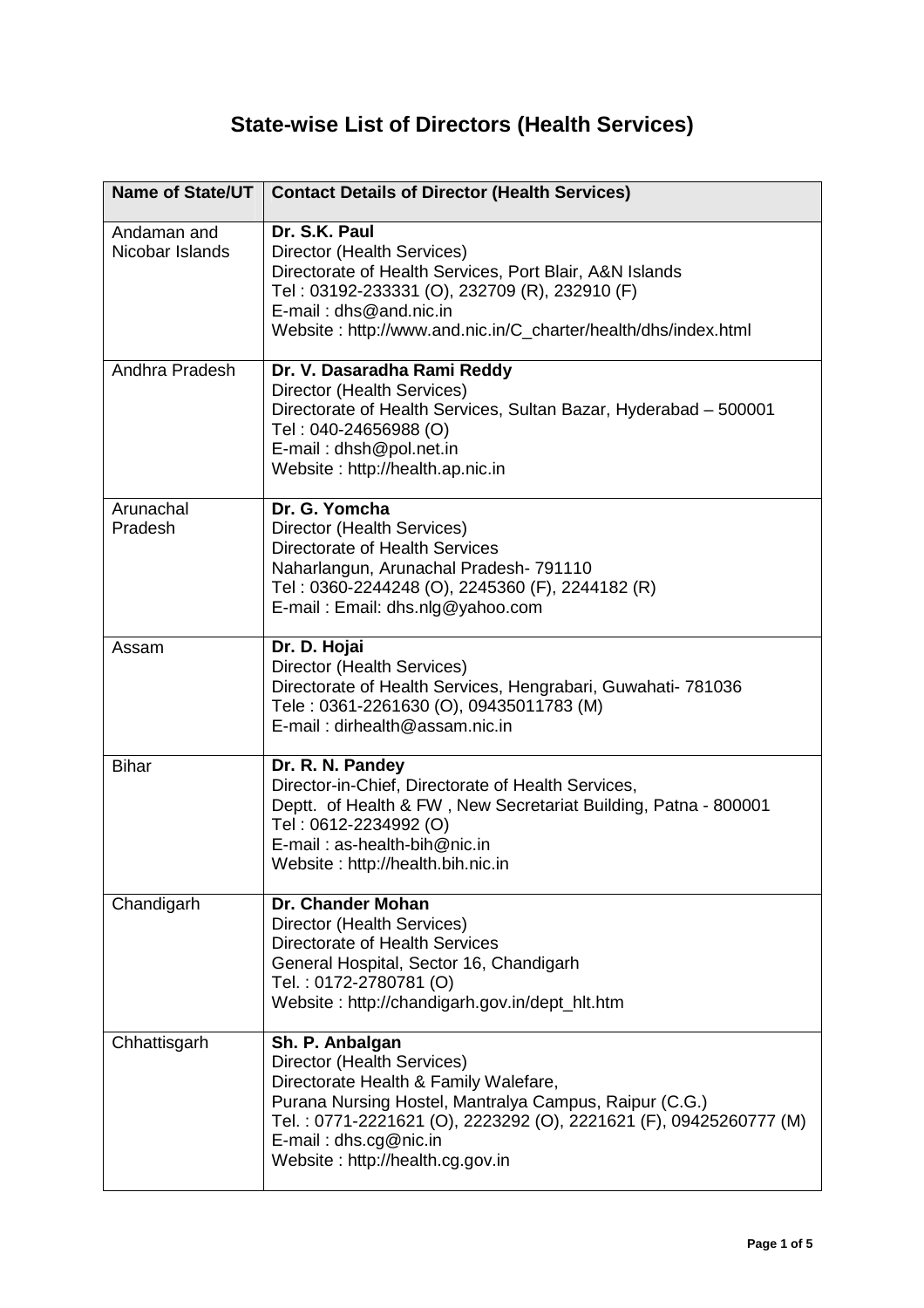| Dadra and Nagar<br>Haveli | Dr. Laxminarayan Patra<br>Office of the Chief Medical Officer, Medical and Public Health<br>Department, Dadra and Nagar Haveli, Silvassa - 396230.<br>Tel.: 0260-2642061 (O), 2642209 (R), 09426117593 (M)<br>Email: cmodnh@gmail.com                                                                                                                                            |
|---------------------------|----------------------------------------------------------------------------------------------------------------------------------------------------------------------------------------------------------------------------------------------------------------------------------------------------------------------------------------------------------------------------------|
| Daman and Diu             | Dr. B. Hansraj<br>Director (Medical & Health Services,)<br>Fort Area, Community Health Center, Moti Daman-396210.<br>Tel.: 0260-2230470 (O), 2230570 (F)<br>Website: http://daman.nic.in/websites/directorate_of_health/daman/default.asp                                                                                                                                        |
| Delhi                     | Dr. S. Bhattacharjee<br>Director (Health Services)<br>Directorate of Health Services, F-17, Karkardooma, Delhi-110032.<br>Tel.: 011-22309220 (O)<br>E-mail: dirdhs@nic.in<br>Website: http://www.delhi.gov.in/wps/wcm/connect/DoIT_Health/health/home                                                                                                                            |
| Goa                       | Dr. Rajnanda Dessai<br>Director (Health Services)<br>Directorate of Health Services<br>Campal, Panaji- Goa-403001<br>Tel.: 0832-2225538 (O), 9011025050 (M)<br>Email: dir-heal.goa@nic.in<br>Website: http://www.dhsgoa.gov.in                                                                                                                                                   |
| Gujarat                   | <b>Dr. Paresh Dave</b><br>Member Secretary (SHS) & Additional Director - Health<br>Commissionerate of Health, Medical Services and Medical Education,<br>Block No. 5/2, Dr. Jivraj Mehta Bhavan, Sector No. 10,<br>Gandhinagar-Gujarat 382010<br>Tel.: 079-23257948 (O), 23254544 (F), 09376176580 (M)<br>E-mail: pvdave1@rediffmail.com<br>Website: http://www.gujhealth.gov.in |
| Haryana                   | Dr. Narveer Singh<br>Directorate (Health Services)<br>Swasthya Bhawan, Sector-6, Panchkula, Haryana.<br>Tel.: 0172-2584549 (O), 2585505 (F), 09216956181(M)<br>Email: dhs.dghs@hry.nic.in<br>Website: http://haryanahealth.nic.in                                                                                                                                                |
| <b>Himachal Pradesh</b>   | <b>Dr. Vinod Pathak</b><br>Director (Health Services)<br>Directorate of Health Services, SDA, Block - 6, Complex,<br>Kusumti, Shimla-171009<br>Tel.: 0177-2621424 (O)<br>Website: http://hphealth.gov.in                                                                                                                                                                         |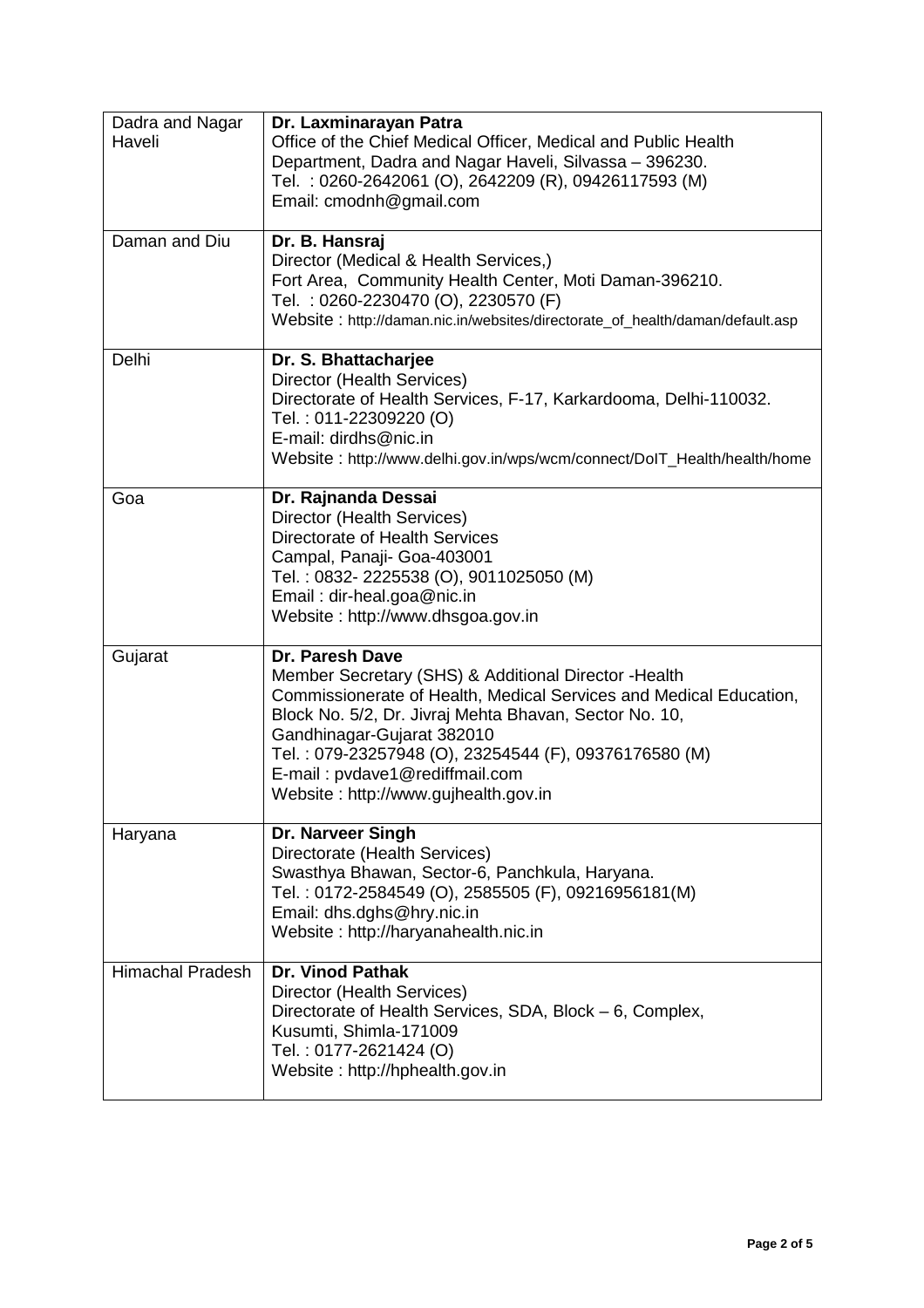| Jammu and<br>Kashmir | Dr. Ashok Sharma<br>Director (Health Services)<br>Directorate of Health Services, Jammu Division,<br>Near MLA's Hostel, Jammu Tawi-180001<br>Tel.: 0191-2546338 (O)<br>Dr. M.A Wani<br>Director (Health Services)<br>Directorate of Health Services, Old Secretariat (J & K),<br>Srinagar, Kashmir<br>Tel.: 0194-2452052 (O)<br>Website: http://www.jkhealth.org |
|----------------------|------------------------------------------------------------------------------------------------------------------------------------------------------------------------------------------------------------------------------------------------------------------------------------------------------------------------------------------------------------------|
| Jharkhand            | Dr. Anjali Das<br>Director in Chief (Health Services)<br>Directorate of Health Services, IPH Building,<br>Vaccine Institute Campus, Numkum, Ranchi-834010<br>Tel: 0651-2261218 (O)<br>Website: http://www.jharkhand.gov.in/new_depts/healt/healt_fr.html                                                                                                         |
| Karnataka            | Dr. Sumedha Desai<br>Director (Health Services)<br>Directorate of Health & Family Welfare Services,<br>Ananda Rao Circle, Bangalore-560 009<br>Tel.: 080-22870943 (O), 22381120 (O), 22201813 (O)<br>E-mail: dirhfw@vsnl.net<br>Website: http://karhfw.gov.in                                                                                                    |
| Kerala               | Dr. P Mahilamani<br>Director (Health Services)<br>Directorate of Health Services, Govt. of Kerala,<br>Thiruvanthpuram-695037<br>Tel.: 0471-2302490 (O)<br>Email: dhstvm@kerala.nic.in<br>Website: www.kerala.gov.in/dept_health/health.htm                                                                                                                       |
| Lakshadweep          | Dr. K.P. Hamzakoya<br>Director (Medical and Health Services)<br>Directorate of Medical & Health Services,<br>UT of Lakshadweep, Kavartti- 682555<br>Tel.: 04896-2623161(O), 262317(R)<br>E-mail: lk-dmh@nic.in<br>Website: http://lakdirhealth.nic.in                                                                                                            |
| Madhya Pradesh       | Dr. A N Mittal<br>Director (Medical Services)<br>Directorate of Health Services,<br>4 - 6th Floor, Satpura Bhawan, Bhopal-462 004<br>Tel.: 0755-2553250 (O), 4058229 (O), 4092505 (O), 2553250 (F)<br>E-mail: anmittal@mp.nic.in<br>Website: http://www.mp.gov.in/health                                                                                         |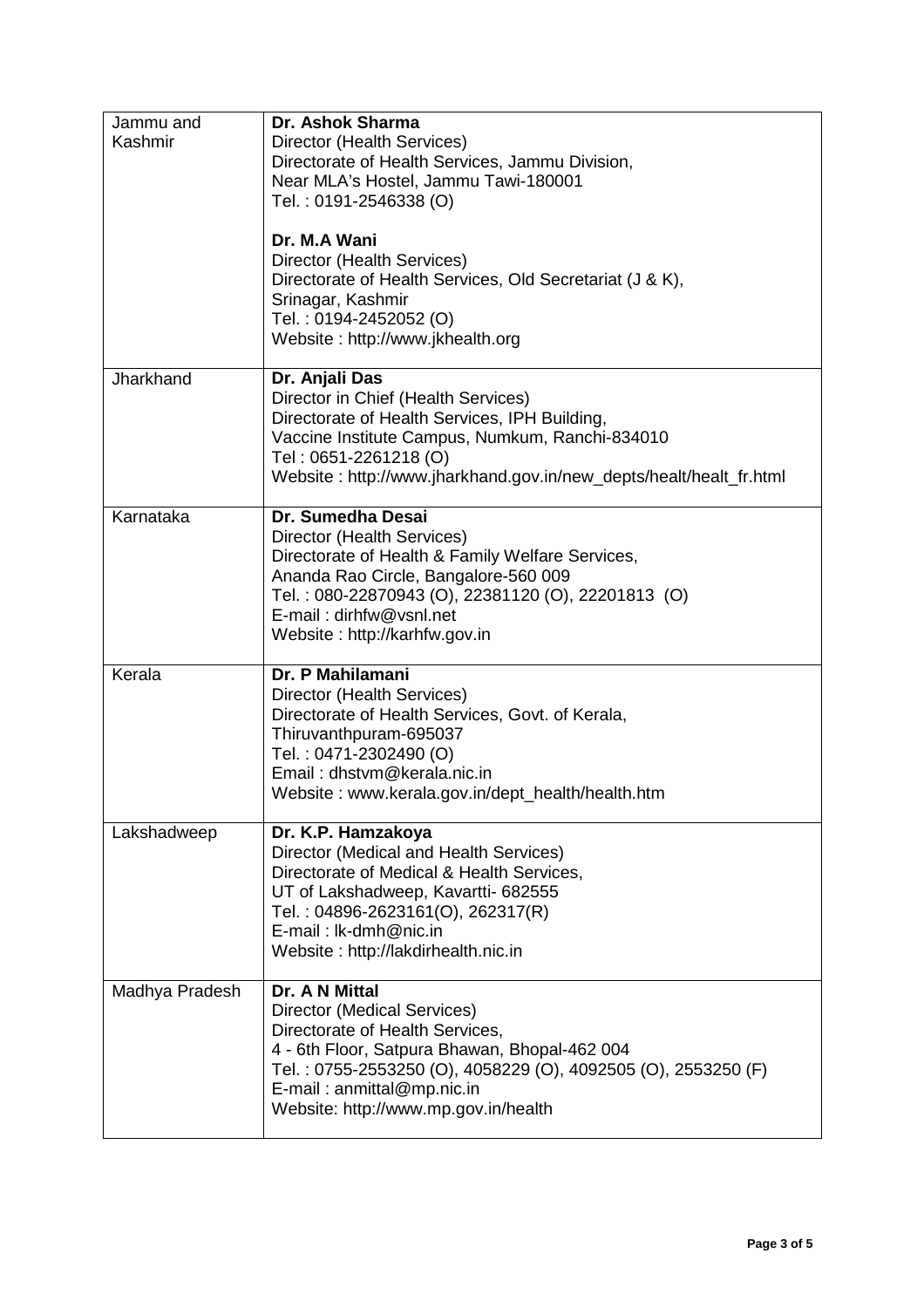| Maharashtra | Dr. D.S. Dakhure<br>Director Health Services (M.S.)<br>Directorate of Health Services, Near St. George Hospital,<br>Arogya Bhawan, Near CST, Mumbai-400001<br>Tel: 022-22621006 (P), 22620234 (F)<br>Website: http://www.maha-arogya.gov.in                                        |
|-------------|------------------------------------------------------------------------------------------------------------------------------------------------------------------------------------------------------------------------------------------------------------------------------------|
| Manipur     | Dr. Motilal Singh<br>Director (Medical & Health Services)<br>Directorate of Health Service, Imphal, Manipur<br>Tel.: 0385-2414964 (O)<br>Website: http://healthmanipur.nic.in                                                                                                      |
| Meghalaya   | Dr. A.S. Kynjing<br>Director (Health Services)<br>Directorate of Health Services, Nokrek Building<br>Louer Lachumiere, Shillong -79301<br>Tel.: 0364-2228493 (O), 9612950944 (M), 2222286 (F)<br>Website: http://meghealth.nic.in                                                  |
| Mizoram     | Dr. C. Lalthanmawia<br>Director (Health Services)<br>Directorate of Health Services, Dihtha, Govt. of Mizoram, Aizwal<br>Tel.: 0389-2321869 (O), 2323452 (O), 2320169 (F), 2348422 (R)<br>Website: http://healthmizoram.nic.in                                                     |
| Nagaland    | Dr. T. L. Nakhro<br>Director (Health)<br>Directorate of Health Services<br>Govt. of Nagaland, Kohima, Nagaland-797001<br>Tel.: 0370-2244450 (O), 224416 (R), 09436003440 (M)<br>Website: http://nagahealth.nic.in                                                                  |
| Orissa      | Dr. Gopinath Mahalik<br>Director (Health Services)<br>Directorate of Health Services, Head of the Department Building,<br>Behind Orissa Secretariat, Bhubaneswar, Orissa-751001<br>Tel.: 2391536 (O), 9437084381 (M)<br>Website: http://www.orissa.gov.in/health_portal/index.html |
| Puducherry  | Dr. Dilip Kumar Baliga<br>Director (Health)<br>Directorate of Medical & F.W. Services,<br>Housing Board Building, Opposite LIC,<br>Health Department Complex, Puducherry-605013<br>Tel.: 0671-2249350 (O)<br>Website: http://health.puducherry.gov.in                              |
| Punjab      | Dr.J.P. Singh<br>Director (Health & Family Welfare)<br>Parivar Kalyan Bhawan, Sector 34 A, Chandigarh<br>Tel.: 0172-2600455 (O), 2609142(F), 09872074403 (M)<br>Website: http://www.pbhealth.gov.in                                                                                |